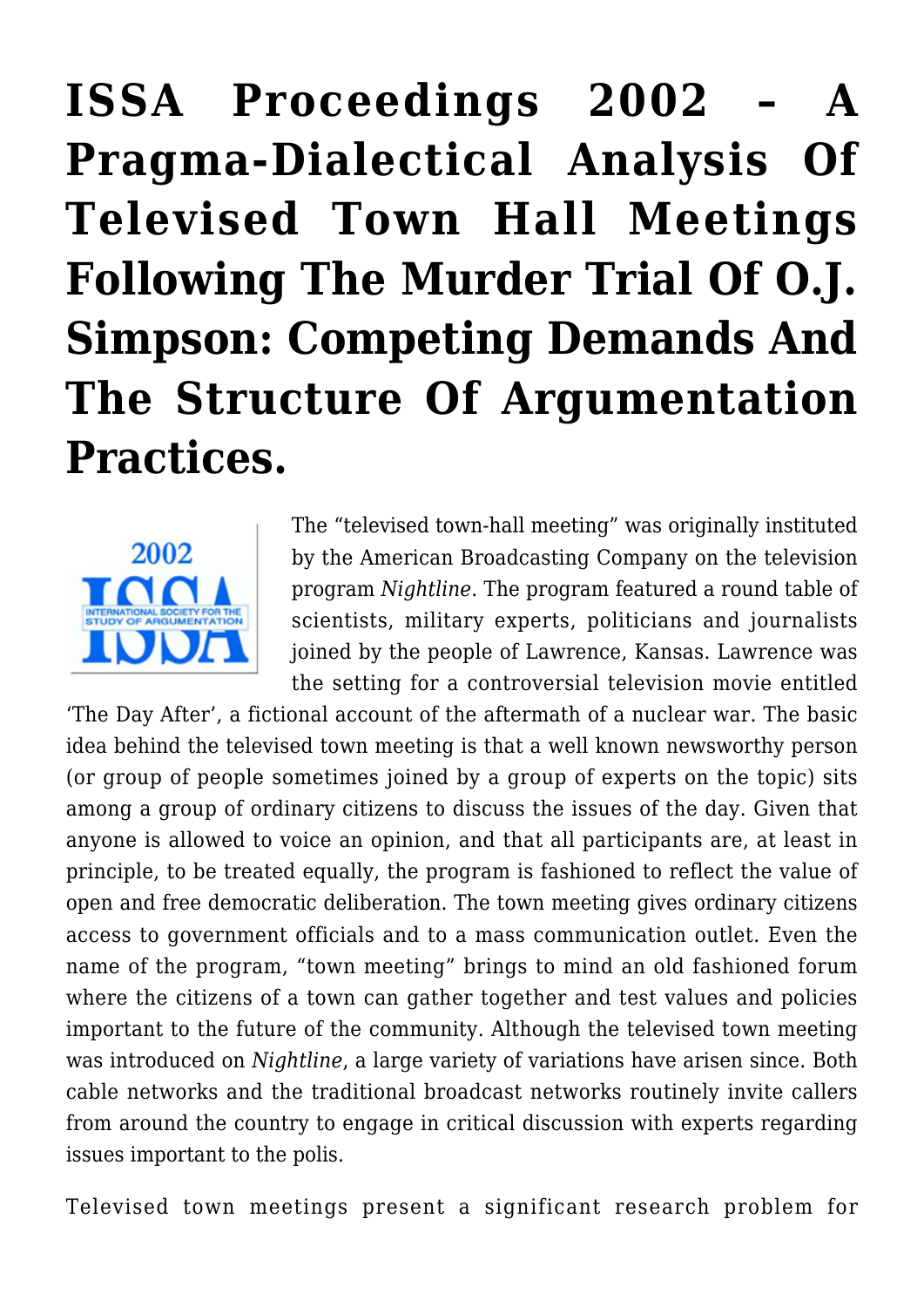argumentation critics for at least two reasons. First, televised town meetings provide an opportunity for argumentation researchers to extend and refine dialectical models of argumentation theory. Televised town meetings can be reconstructed as critical discussions and evaluated in terms of normative standards for ideal argumentation practices. The pragma-dialectical program of argumentation research and criticism attempts to understand argumentation practices as the result of the way in which argumentation forums are engineered. Evaluating argumentation from this perspective requires that critics move beyond analyzing the logical rigor of individual arguers and arguments to the ways in which the communication environment invites or discourages ideal argumentation practices.

The second reason televised town meetings provide an important subject for argumentation scholarship involves the role of mass media and public sphere deliberation. Several scholars have discussed the loss of public argumentation in which ordinary citizens are able to engage each other in deliberative discussions concerning matters of public policy (e.g., Goodnight, 1982). By taking telephone calls from viewers or by allowing audience members to participate in discussions with a panel of experts, televised town meetings transform passive reception of media controlled messages into a potential platform for the common person to contribute to public dialogue. As Willard (1990) contends, argumentation scholars have a responsibility to examine and evaluate communication platforms and their potential for increasing the quality of public discourse.

Given the significance of studying televised town meetings, the aim of this essay is to examine the ways in which choices made by discussion moderators in response to competing situational demands help to structure the communication environment, as well as the degree to which this environment invites or discourages rational discussion in the public sphere. In order to accomplish this goal, transcripts from the television programs *Nightline*, and *Rivera Live* will be examined. All of the episodes of these programs revolve around the controversy surrounding the verdict in trial of the N.F.L hall of fame runningback, actor, and public personality O.J. Simpson for the murder of his ex-wife and her friend. The *Nightline* episodes aired on A.B.C. October 4, and October 5, 1995. The *Rivera Live* transcript is from an episode that aired on C.N.N. on October 3, 1995.

In this essay, we are interested in illustrating how patterns of argumentation practices can be reconstructed as strategies for dealing with situational constraints and opportunities. Specifically, we argue that deviations from ideal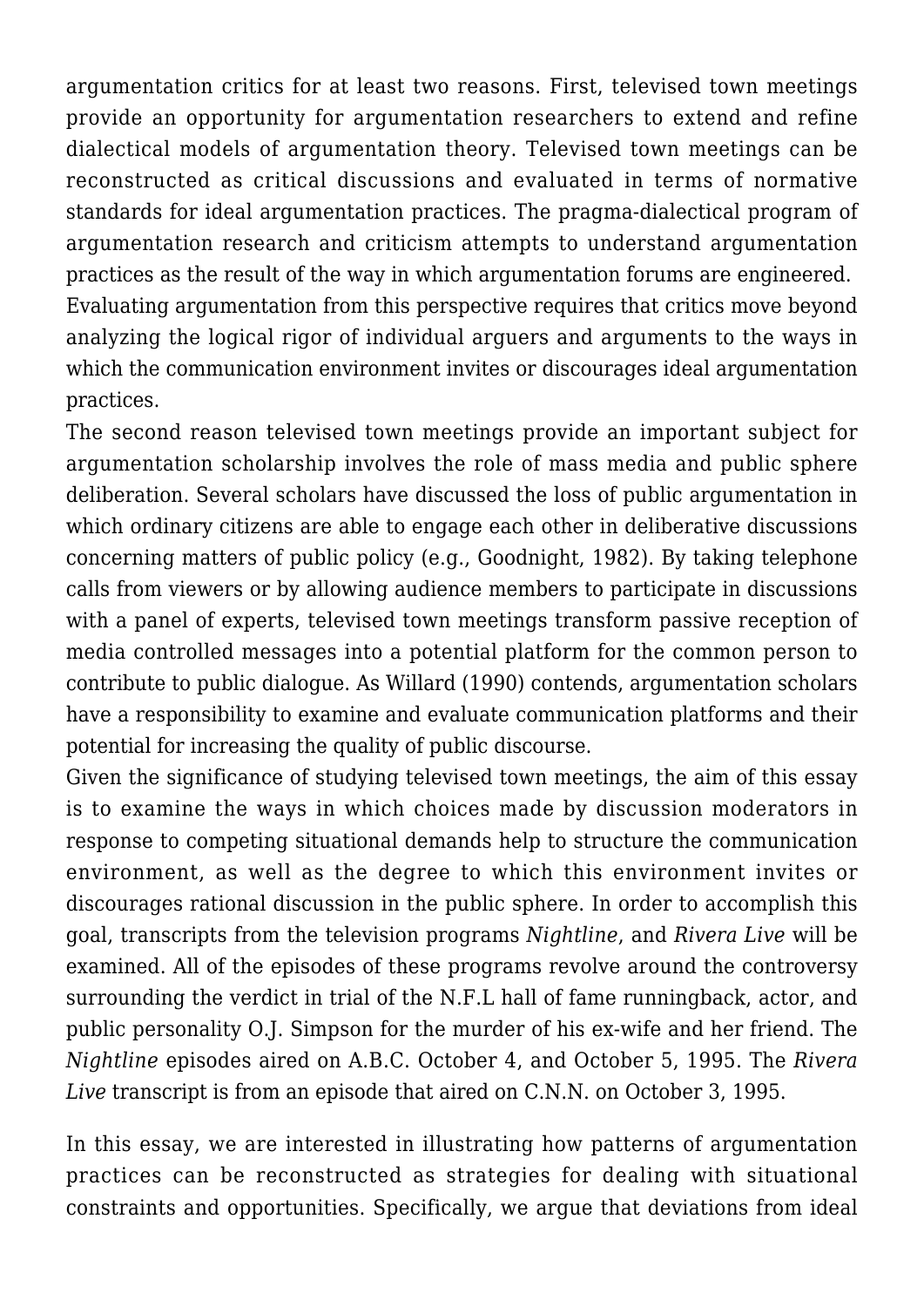argumentation in televised town meetings can be understood as responses to the implicit ideals of public participation in policy dialectic in conjunction with the (sometimes) competing demands inherent in the pragmatic necessities of commercial television programming. Since the purpose of this analysis is *not* to make claims about the frequency of particular acts or patterns, or to generalize our results to a specifically identified population, we decided that it was reasonable, in fact advantageous, to focus the study on a single set of town meeting programs involving a single controversy. Examining a single controversial issue and a limited set of cases allows us to illustrate more clearly the ways in which particular argumentation practices can be understood as responses to a particular communication format.

## *1. The Simpson Verdict Controversy as Public Argument*

The trial of O.J. Simpson for the murder of his ex-wife Nicole Brown, and her friend Ronald Goldman, was the most publicly monitored trial Unites States history (Walsh, 1995). In addition to the live cable television broadcast of the entire trial, local and national television news programs typically carried at least one story related to the trial every night (Cose, 1995). Several issues surfaced during the trial that made it a centerpiece of discussion on radio and television news shows (Walsh, 1995). These issues went beyond the trial itself to general questions about the ability of the judicial and law enforcement system to manage the rights of the accused, spousal abuse, misconduct by police, the use of scientific evidence such as DNA, and racism in the justice system. The verdict of "not guilty," after only a few hours of deliberation was a subject of intense debate over the next few weeks.

The issue of race, more than any of the others, was at the heart of the controversy over the verdict. This issue was particularly poignant in the city of Los Angeles, the site of the trial, which had recently experienced intense rioting following a not-guilty verdict in the trial of four police officers charged with beating an African American motorist. There was some fear that a guilty verdict in the Simpson trial would set off another round of rioting. The beating of the motorist, and the following public response, created more distrust among the African American community of the Los Angeles Police Department and the justice system. Polls showed that public opinion about Simpson's guilt was split largely along racial lines. Whites believed that the defense's racist conspiracy argument was a red herring while blacks largely believed Simpson to be the victim of police misconduct. Given public concerns about more racially motivated riots, the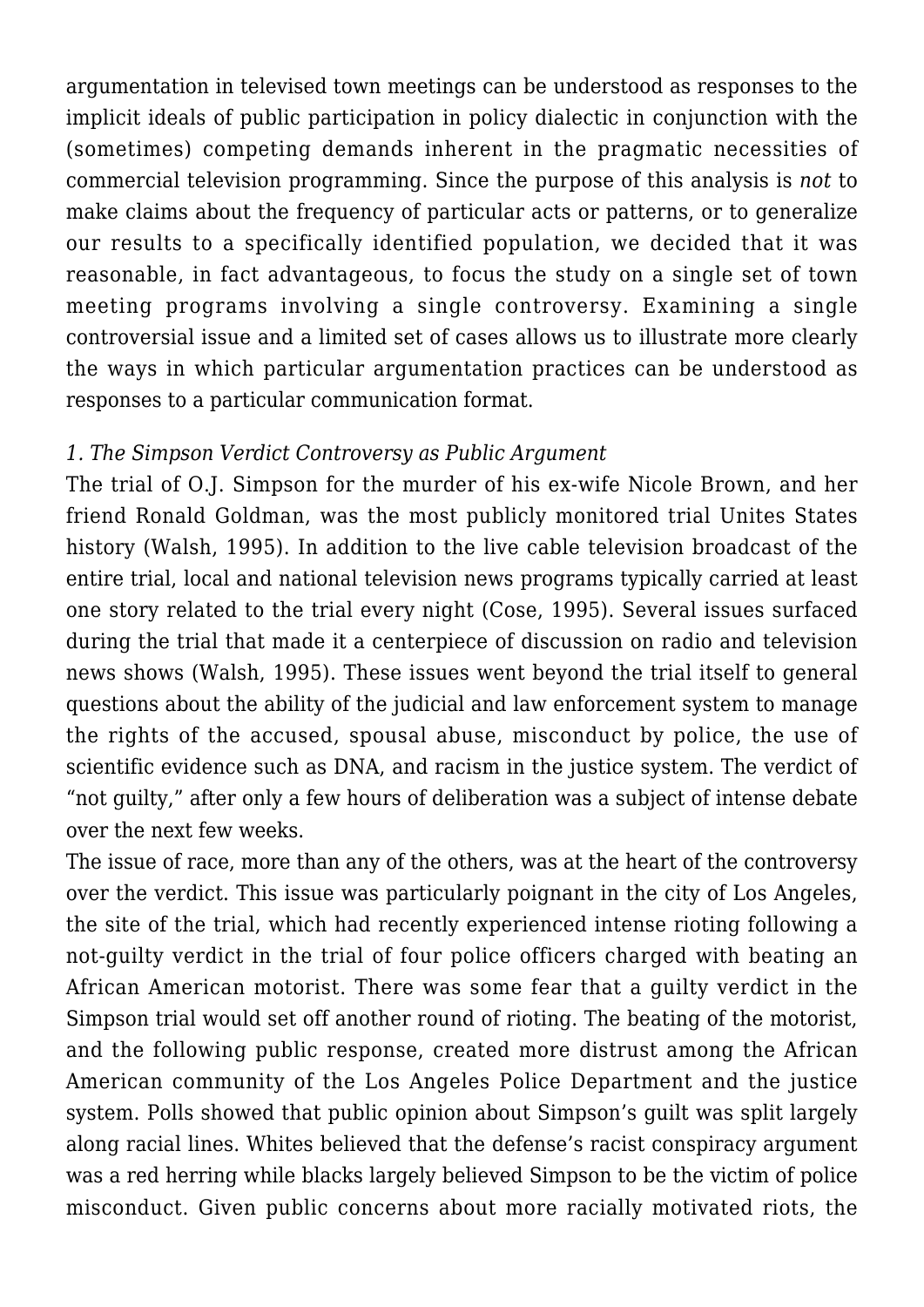concerns about treatment of minorities by the legal system, and the public persona of the defendant, the issues in this case became one for the public sphere. The examples of argumentation presented below are framed by this context and should be understood as responses to these issues especially.

## *2. Competing Idealizations of Participation in Public Deliberation*

Our conceptualization of discussion design is informed by the sociologist Anthony Giddens' (1984) theory of structuration. The theory of structuration asserts that patterns of behavior on the individual level are structurated by culturally constituted rules, roles, and resources (structures) and the recursive use of these elements by social actors in their performances (systems). In order to understand the structure of television town meetings, we need to see the cultural ideals about participation that are implied in the design of the format (see Aakhus, 2000 for related discussion of formats in the context of information and communication technology). We suggest that at least three culturally instituted structures about participation are reflected in the patterns of communication evident in televised town meetings: the democratic ideal of public discussion open to all (e.g., Habermas, 1970; 1989), the western ideal of public policy formed through rational discussion (e.g., Fischer & Forester, 1993), and the contemporary ideal of entertainment as a form of mass participation (e.g., Jamieson,1988; McLuhan, 1988). These three ideals provide resources through which deliberation in televised town meetings are structured.

## *3. Analytical Strategy*

To see how these ideals compete and their consequences for argumentation, we ground our analysis in normative pragmatics (Jackson, 1993) and use the pragmadialectical model (van Eemeren, Grootendorst, Jackson, & Jacobs, 1993) of critical discussion as our analytic tool. Pragma-dialectical theory involves the comparison of empirical data to a normative model of argumentation in order to identify departures from the ideal. These departures become the object of explanation and critique. The normative model of argumentation in pragma-dialectics models argumentation as the resolution of differences of opinion on the merits of arguments (van Eemeren & Grootendorst, 1992). Arguments are then reconstructed and compared to procedures that in principle maximize the likelihood of deciding a difference of opinion based on the merits. Such an approach draws attention to the procedures of argumentation and how those procedures enable or inhibit critical discussion.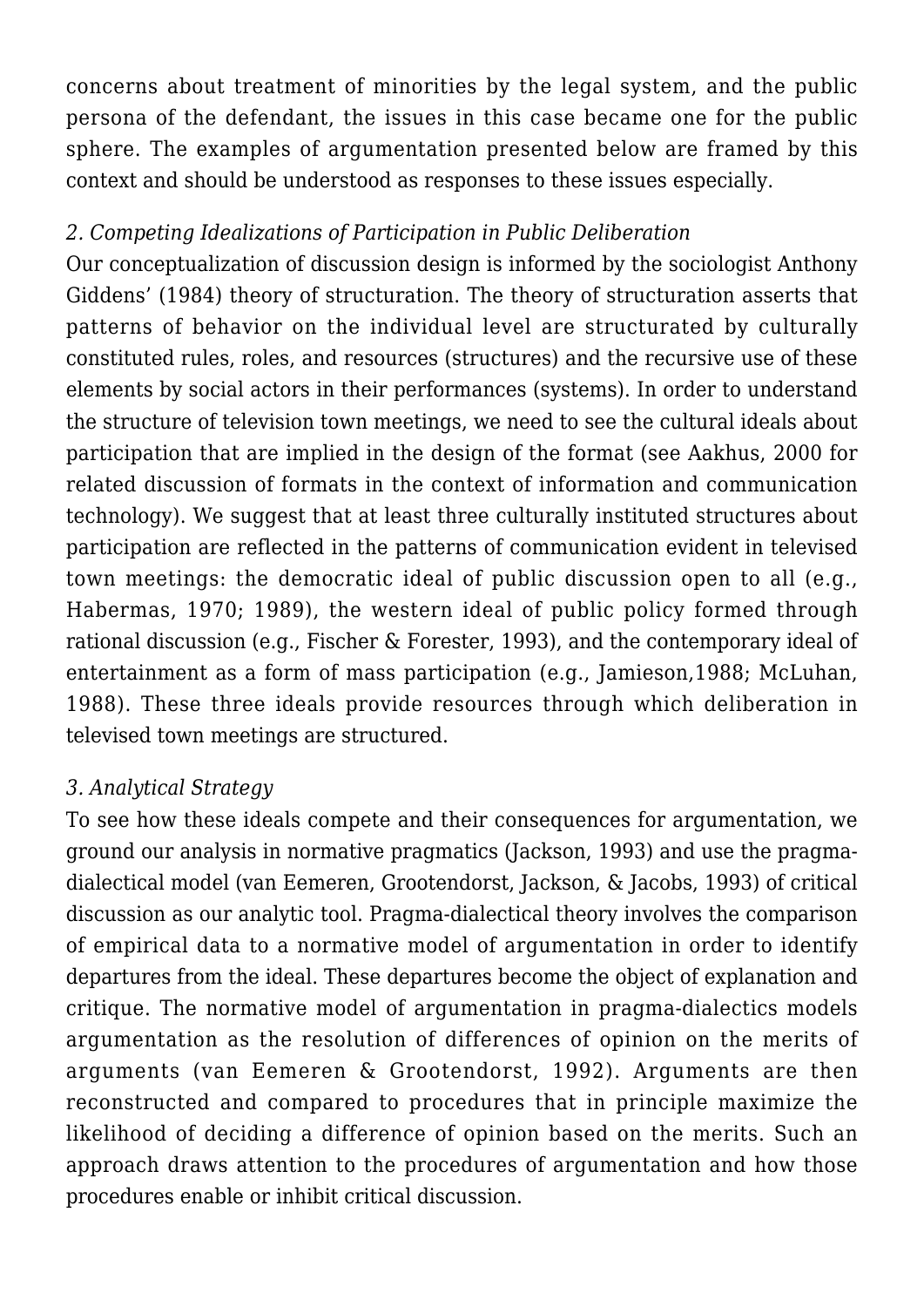Our analysis focuses on the role of the discussion moderator in the town hall and how the moderators actions contribute to shaping a critical discussion (for further discussion of the role of third parties in critical discussion see Aakhus, in press; Jacobs & Aakhus, 2002). The ideal third-party facilitator for deliberation would engage in behaviors that maximize the argumentative quality of the discussion. In the case of moderators, we would expect, if they were trying to produce a critical discussion that they would take actions such as drawing attention to fallacious reasoning, prevent the discussion from lapsing into quarreling, and to draw out common values and acceptable evidence on which to resolve differences.

## *4. Analysis of the Town Meeting Structure and Argumentation*

Based on a pragma-dialectical analysis of argumentation in televised town meetings, we have identified at least two general ways that actual practices of moderators create departures from the normative ideal of critical discussion. We do not suggest that these two practices exhaustively describe the activity of moderators in televised discussion. Our purpose is to describe how alternative ideals for participating in deliberation compete in the design of a forum and the conduct of deliberation.

# *4.1 Reliance on Experts as the Voice of the People*

The *Nightline* and the *Rivera Live* transcripts were dominated by those with connections to the legal or law enforcement fields. Both *Nightline* and Rivera Live had panels of lawyers that were continually the focus of interaction.On the four hour Rivera Live episode the night the jury came out with a verdict, Geraldo Rivera, the show's host and moderator, constantly posed questions to defense and prosecuting attorneys. In fact, except for friends or family of either Simpson or Nicole Brown, and two dismissed jurors, the panel was made up solely of attorneys. These attorneys were not involved in the actual trial but were the network's in-house experts on criminal trials generally. Rivera declares, "Not guilty – kind of a four-hour town meeting. We're inviting the entire country to join us," however, in the course of the four hour show, Rivera took only ten calls from people not associated with the case or the legal profession in general. For the viewers, the invitation to "join" does not necessarily extend to an invitation to participate in the discussion.

A typical example of one of the few non-expert contributions in the River Live transcript is depicted in example one. Notice that while there may have been people on the panel who disagreed with Vanessa's (the caller) statement, they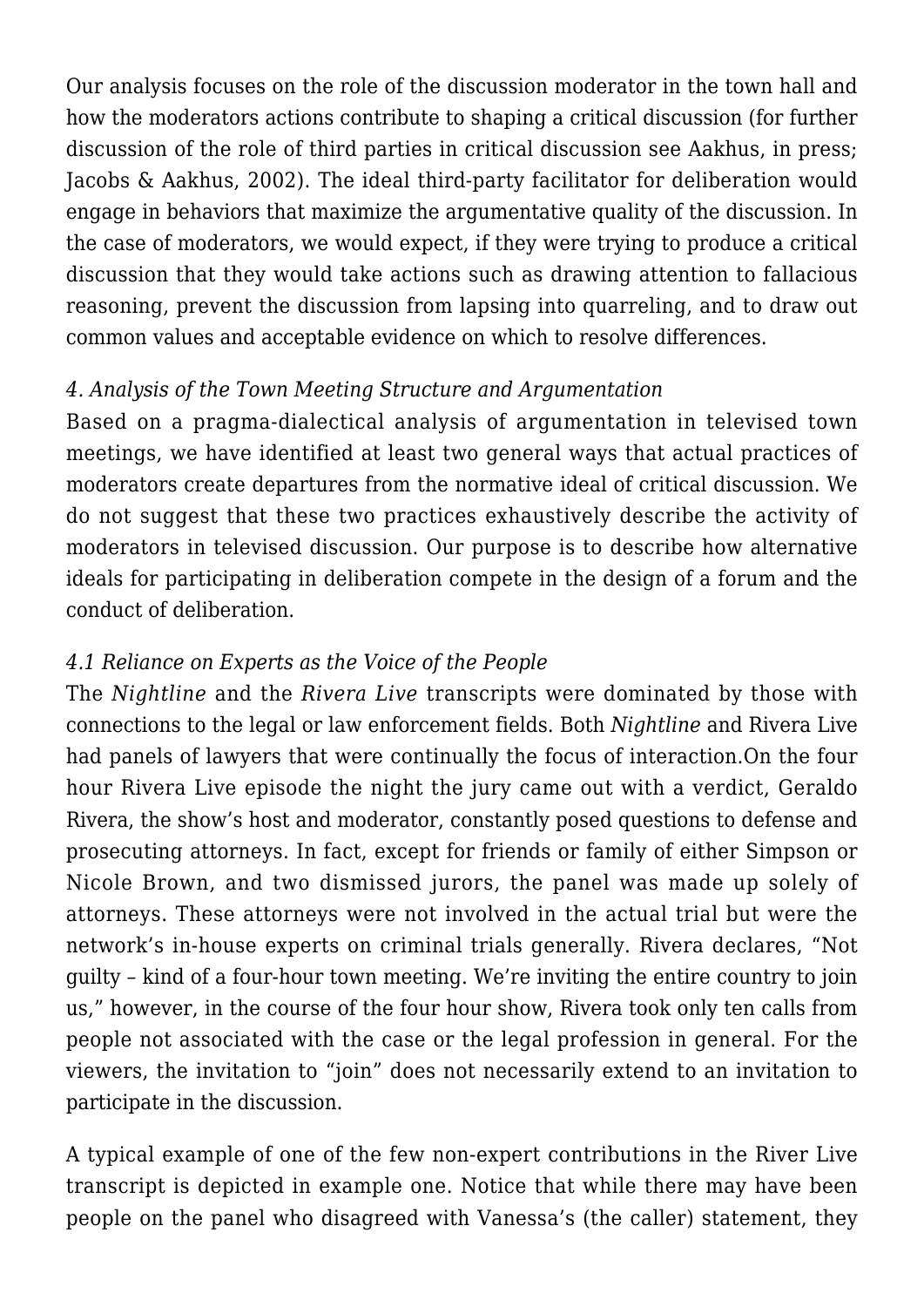were not invited to respond. Instead, Rivera cuts off argument and moves on to the next caller. Several instances of this kind occur where the caller's argument goes without comment. Rivera treats callers as participants in an opinion poll rather than as participants in a critical discussion.

# *(1) Rivera Live 3 October, 1995*

*Rivera*: Vanessa, Georgia.You're on the air Vanessa.

*Vanessa*: Hi.

*Rivera*: Hi.

*Vanessa*: Yes, I just called because I think it's sad and kind of ironic that Nicole Brown Simpson actually had the last word in this. It was she who had left the evidence in the safety deposit box and she pointed to him. And she had told friends and relatives that he was going to kill her and get away with it. And she actually ended up having – you know, she – it's rather sad, actually.

*Rivera*: So you think justice was not done?

*Vanessa*: No.

*Rivera*: No. Joan form Connecticut, what do you think?

Arguments in the town meeting transcripts reveal that contributions from nonexperts are treated as expressions of attitudes rather than assertions of standpoints, or are used as discussion prompts for the experts. However, once non-experts have made a contribution, they tend not to be cut off from serious discussion. In the few instances in which a caller's arguments were entered into discussion, the experts generally took over after the caller's initial speaking turn. Example 2 depicts a typical example. Victoria is a non-expert caller, Monahan is a criminal defense attorney:

# *(2) Rivera Live 3 October, 1995*

*Victoria*: I just want to say that I feel sick to my stomach with – with what happened today. I have no doubt at all that O.J. Simpson is totally and completely guilty, and the jury just completely ignored the evidence. When Jeanette Harris (the jury foreperson) came out and starting speaking, it was clear that she was not listening to the evidence. And I know that race has been a big part of this case, but I think another factor – and that is that people in this country worship wealth and celebrity. And O.J. Simpson wasn't just a black man; he was an idol, you know, to not only to the black community, but to other people, sports fans. And I think that this verdict just confirms that anybody who is popular enough and well connected enough and rich enough can buy a license to do anything.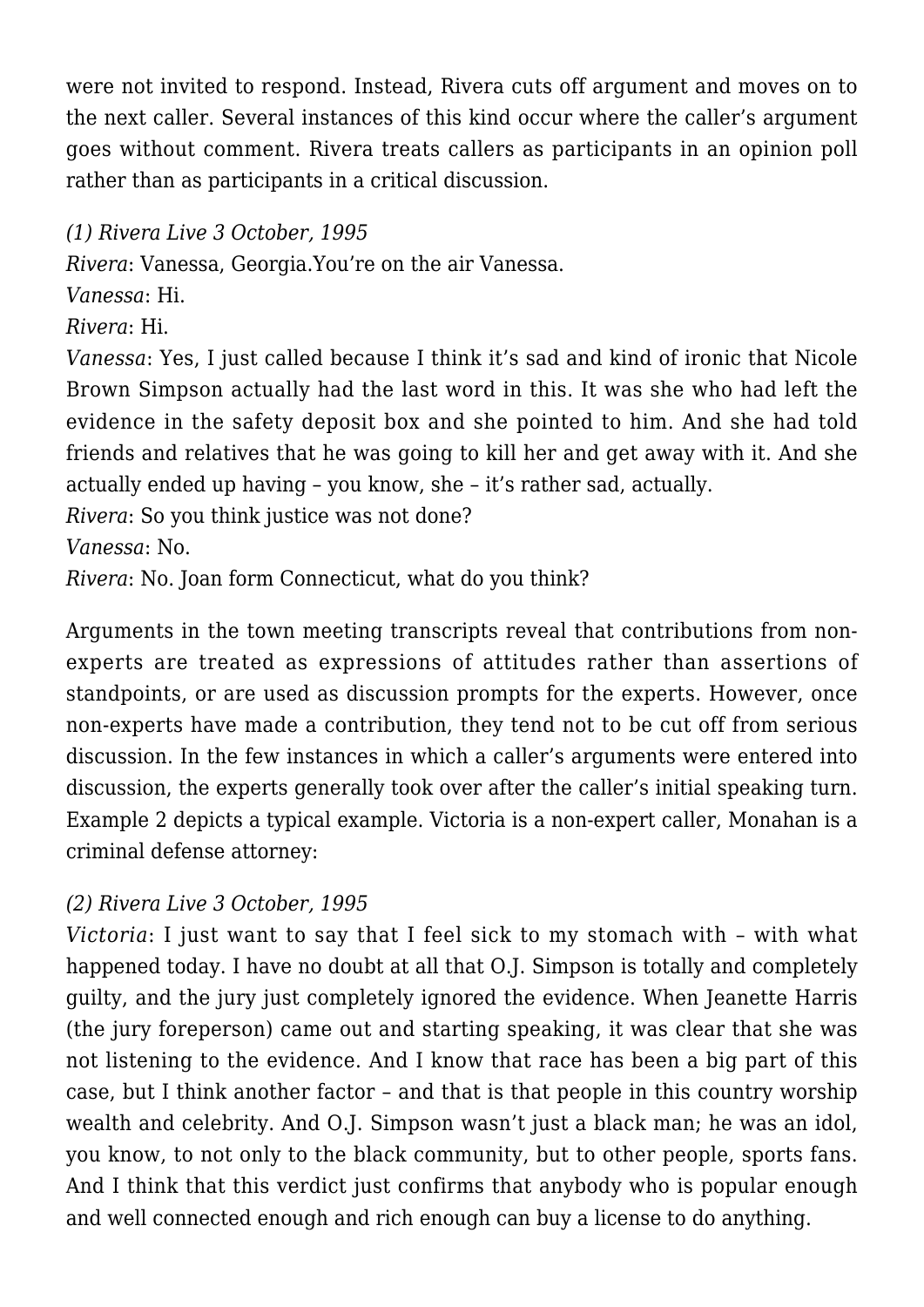*Monahan*: Can I respond to that? I – I – I – Victoria, I don't think that's always true. I mean look at Mike Tyson. Mike Tyson, heavyweight champion of the world, a lot of money, popular in many circles convicted; now he's fighting his way back. I mean, I think that the American public – they love to tear down public figures. *Rivera*: Tyson had a much, much different image than Simpson. *Monahan*: Yeah? OK. but Still…

In this example the caller expresses the standpoint that wealth, power, and popularity can be used by defendants to sway juries unjustly. Monahan responds to the caller's argument by using the famous (perhaps *infamous*) boxer Mike Tyson's rape conviction as a counter example. Once the caller had made her point, she was cut off from discussion. Rivera did not ask the caller to respond as he does with the attorneys. Instead, he responds for her and the argument continues for a few turns without the caller ever entering back into the discussion. Rivera and the panel of experts exclude the original protagonist from the give and take of the discussion and become the voice of the people.

Although, expert domination of a discussion is not in-principle a violation of pragma-dialectical rules for critical discussion, the way they tend to be privileged by moderators in the town meetings is. If, in the give and take of a critical discussion, experts dominate the conversation simply because they have more to contribute, are more willing to speak, or are given the floor by other participants, then no rules for critical discussion are violated. However, the program moderators' tendency to favor contributions of experts or authorities over nonexperts departs from normative standards for ideal argumentation in at least two ways. First, the rules for critical discussion articulated by van Eemeren and Grootendorst (1992) require that participants not be discouraged from entering or advancing standpoints. Rivera's and Koppel's treatment of non-expert contributions as trivial discourages, and in some cases prevents, non-experts from becoming active participants in the dialogue.

Second, privileging the contributions of experts violates second order conditions for critical discussions (van Eemeren et al, 1993). There are several preconditions for the conduct of critical discussion (second order conditions) that go beyond the procedural rules for conducting a critical discussion (first order conditions). Since critical discussion is founded on symmetry in the status of participants, the moderators' treatment of non-experts' contributions as mere expressions of attitudes or shifting the argumentative burdens from non-experts to experts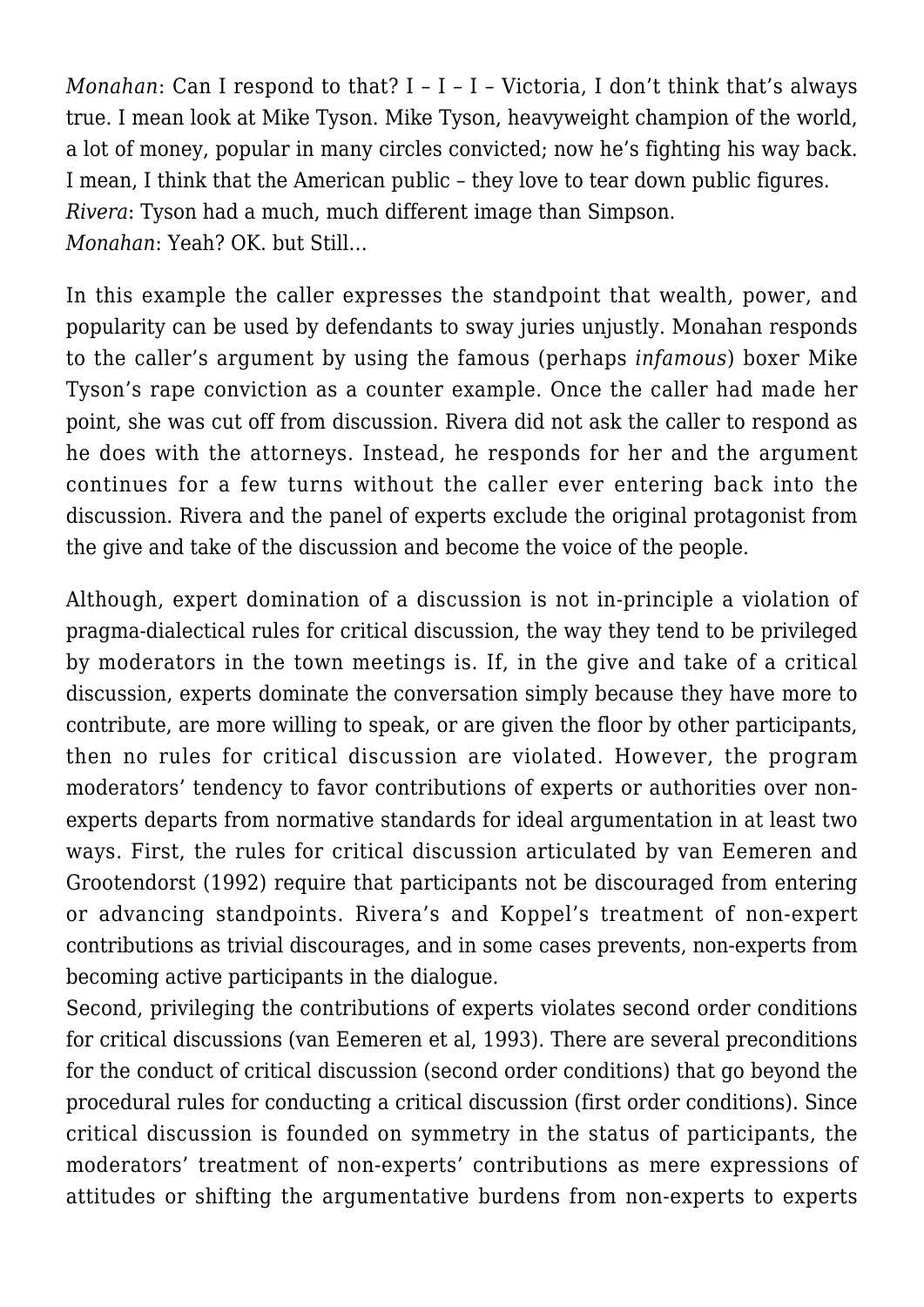creates a departure from an ideal argumentation forum. Critical discussion is not possible when all participants are not given the same rights and responsibilities in advancing standpoints.

Rivera's decision to favor experts can be reconstructed as a strategy for reconciling the competing demands of the situation. Rivera uses the callers as resources for structuring the dialogue around the competing demands of public participation, rational dialogue, and audience entertainment. By taking calls from viewers, Rivera attempts to maintain the ideal of free participation in public controversy. By relying on legal experts for elaborating and extending debate regarding viewer initiated topics, Rivera maintains the ideal of rational discussion. Moving from caller to caller also maintains the entertainment value of the show because viewers are less likely to become bored by extended dialogue. However, by focusing on experts' contributions to the discussion, Rivera neglects the public's perspective of the controversy. By cutting to the next caller or by jumping in and defending the caller's standpoint, the moderator is cutting off discussion, discouraging callers from making arguments, and preventing callers from defending their own standpoints. For example, it's not clear at all that Victoria in example 2 would have defended her standpoint in the same way Rivera did.

A similar pattern emerged on the *Nightline* episodes. The setup of the stage was the first clue that the town meeting favored some citizens more than others. The general audience was separated from a panel of "authorities" by a small railing running between the audience and the panel. Most of the speakers for both of the episodes were considered to have some sort of technical knowledge. The first town meeting was to discuss the verdict itself. For this meeting, the panel included attorneys, city officials, family members of the victims and defendant, and several representatives from law enforcement. The second town meeting televised the following night concerned the media's influence on the trial and the panel consisted of family members, press representatives, and once again, attorneys.

One set of exchanges points out how the program's host and discussion moderator, Ted Koppel, denies that there is a privileging of authorities when challenged by a non-authority participant. Example 3 begins as Koppel is looking among those present for a participant associated with the Police Protective League and is interrupted by one of the "towns people."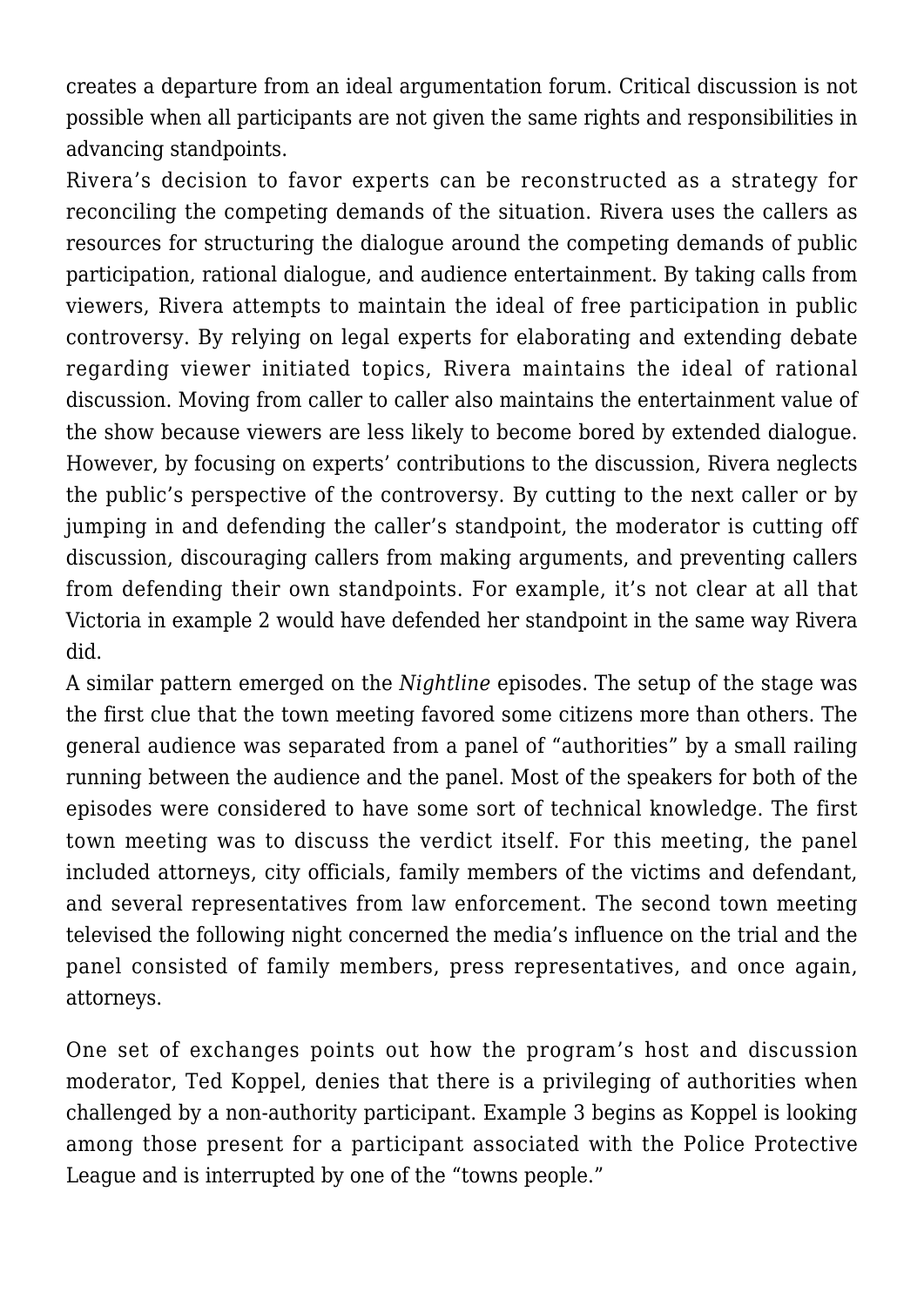*(3) Nightline, 4 October 1995*

*Koppel*: We have a number of policemen here tonight. I – wait a second – who's from the Police Protective League? Go ahead, sir.

*Johnson*: How can you call it a town meeting when you're only talking to cops and Daryl Gates (former L.A. police chief)? What about the people?

*Koppel*: Well wait a second.

*Johnson*: But you know, this is a joke.

*Koppel*: Are you a people?

*Johnson*: Yeah, I'm a people.

*Koppel*: Fine. hang in there for one minute and I'll get to you, but this man is first.

After Cliff Ruff form the Police Protective League speaks, Koppel returns to Johnson.

*Koppel*: All right. *Johnson*: May I – May I – *Koppel*: Go ahead sir. It's your turn. *Johnson*: This is – *Koppel*: Who are you, other than being a person? *Johnson*: My name is Joey Johnson, I'm a revolutionary activist against police brutality in South Central Los Angeles.

It is interesting to note Koppel's defensiveness at Johnson's suggestion that city officials are privileged over ordinary citizens. Even though there were people other than police speaking up until that point, almost all speakers were of some official capacity. A few lines later in the transcript Koppel returns to Johnson's complaint indirectly through the use of sarcasm and ridicule:

## *(4) Nightline 4 October 1995*

*Koppel*: We have roughly 20 minutes of airtime left, and I know there's a lot of frustration building up among people who haven't had a chance totalk. Tom Hayden (then a member of the House of Representatives), I don't know if you qualify as a people, but go ahead and talk.

Koppel's tactic can be reconstructed as an example of the fallacy of equivocation by changing the meaning of the term "people" from "unofficial, ordinary citizen," as Johnson means it, to "human being" so that everyone, including the government authorities, qualify as "people" too. Though almost every participant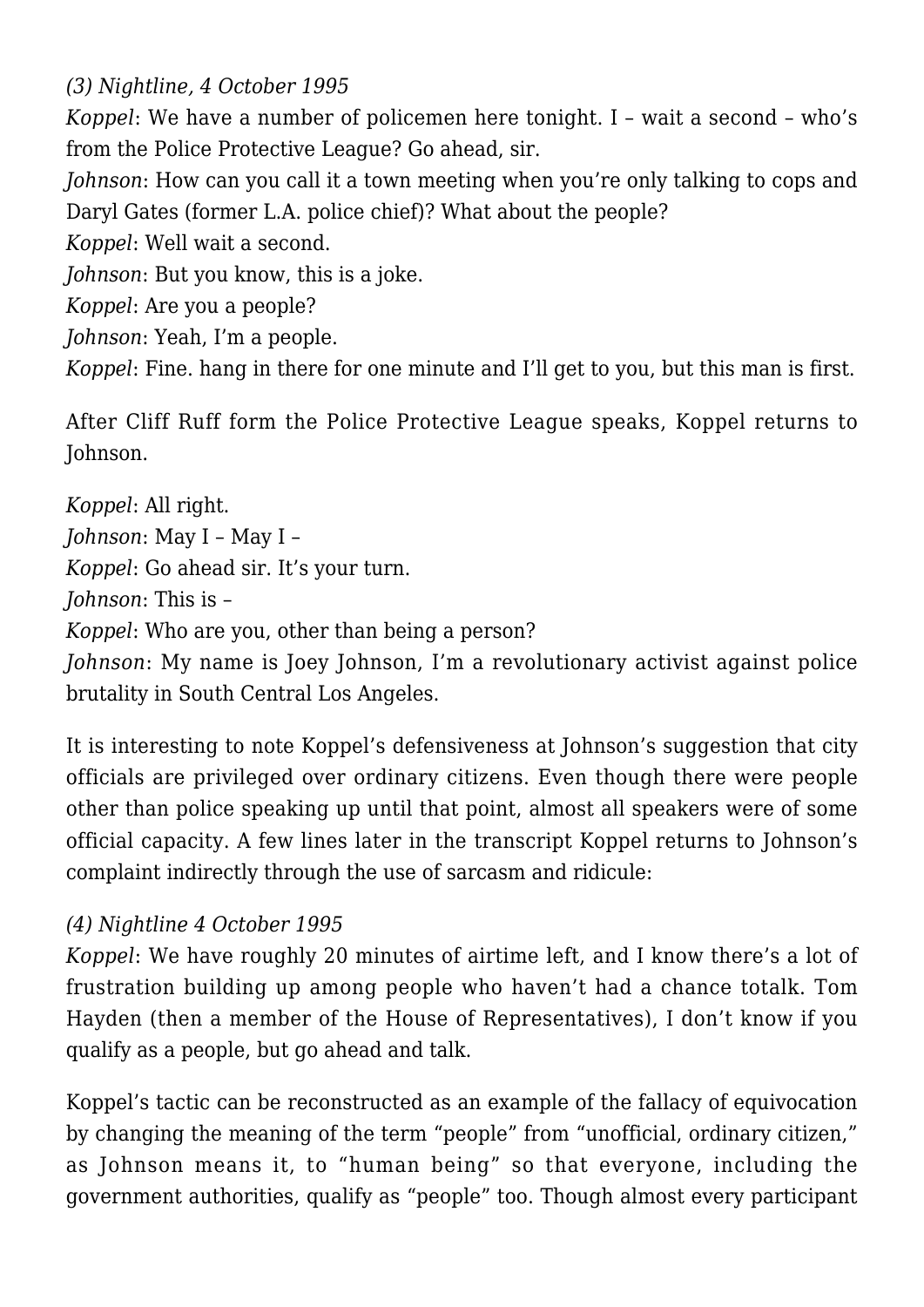after Johnson is connected to the government, law enforcement, or the legal profession, Koppel's insistence that these are all "people" reflects the importance Koppel places on maintaining the appearance of equal participation by all. Koppel's equivocation strategically blurs the line between public and expert participation in public controversy in a way that makes the competing demands of open participation and rational dialogue mute. By reframing Johnson's criticism, Koppel points out that government authorities are equally entitled to participate in open deliberations since they are equal members of the citizenry. The result is much the same as in the *Rivera Live* transcripts. Ordinary members of the nonexpert, non-official public are ostensibly participating in public deliberation but are in practice relegated to the sidelines.

The moderators' departure from ideal discussion practices, in the form of violating participant's ability to argue for themselves, can be understood as a response to the competing demands of equal participation, informed public policy debate, and the practical necessity that the program be entertaining. Koppel as well as Rivera use callers and "town's people" as discussion prompts and as thermometers of public opinion reflecting the implicit ideal of discussion open to public dialogue. The need to balance open dialogue with well reasoned and well informed debate is reflected in the domination of experts in the role actual "argument makers." In doing so, both moderators draw on the knowledge and experience of their expert guests as a resource for presenting arguments that are founded on a sophisticated understanding of the complex issues surrounding the case. While the result is a departure from ideal critical discussion standards, it is not clear that other choices available to the moderators would have been more inviting. For example, Koppel and Rivera could have seized on non-experts personal interest in the case as a resource for accomplishing more open dialogue, and perhaps for maximizing viewer interest by involving them in a more direct way. However, the quality of the arguments presented in support of viewer's standpoints may not have been as logically or factually sound as the arguments presented by the experts. Given the constraints of the situation, the moderators' made choices and those choices influenced the structure of the discussions, for good or bad.

#### *4.2 Undeveloped Standpoints*

The resolution of a difference of opinion based on the merits requires that standpoints be developed so that participants are able to refute and affirm standpoints in light of the argumentation offered by an opponent. One procedural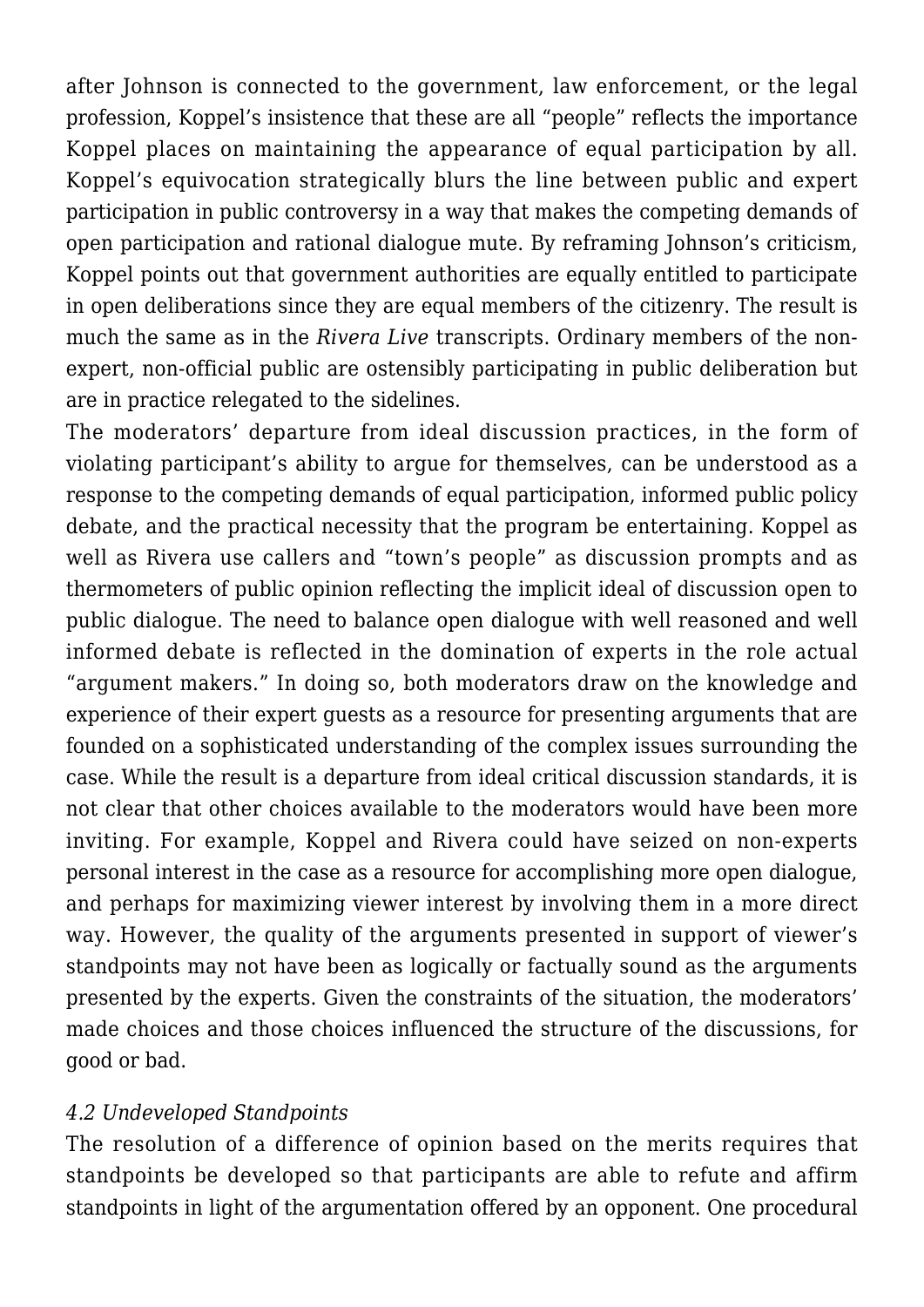requirement of ideal critical discussion articulated in the pragma-dialectical model is that standpoints must be defended until abandoned by a protagonist or agreed to by an antagonist. The choices a moderator makes about how to develop a conversation may encourage or discourage the full development of standpoints. There are several instances in the Nightline and Rivera Live transcripts in which moderators' actions result in standpoints that are under developed or that are concluded prematurely. Example 5 is one such case.

# *(5) Nightline, 5 October 1995*

*Koppel*: Sitting right next to you is Michael Jackson, another talk show – longstanding talk show host in this community.

*Jackson*: We don't agree.

*Koppel*: I was reading that –

*Praeger*: Ever.

–

*Koppel*: I was reading that from your body language, Michael. Maybe you'd like to

*Jackson:* I was very angered by something I just heard, and something I remembered.

*Koppel*: Well, put into English for us.

*Jackson*: Okay. Dennis, throughout the trial, you said, categorically, "he's a murderer." I don't think you have the right to do that. You said it over and over again.

Praeger: Well, the ACLU took out an ad that day after the video came out about the Rodney King beating and said that the police were guilty. I don't recall Michael attacking the ACLU for making that judgment immediately.

*Jackson*: They were not going to be executed or put behind bars, depending.

*Praeger*: Well, I didn't make that judgment until the evidence seemed to me, from Marcia Clark's opening statements and the lack, I felt, of a gooddefense, to be overwhelming, and I still feel it's overwhelming, and most of the country does.

*Koppel:* Jeffery Toobin, you wrote a seminal piece for *The New Yorker* early on, in which you revealed, I think, for the first time, that the defense was going to go after a Los Angeles detective by the name of Mark Fuhrman, and you suggested for the first time that race was definitely going to become an issue, at least racism was going to become an issue. Incidentally, I gather he dropped his libel suit against you, today. Is that right?

*Toobin*: I noticed that, yes.

Koppel: Talk for a moment about – we've been talking about radio, we've been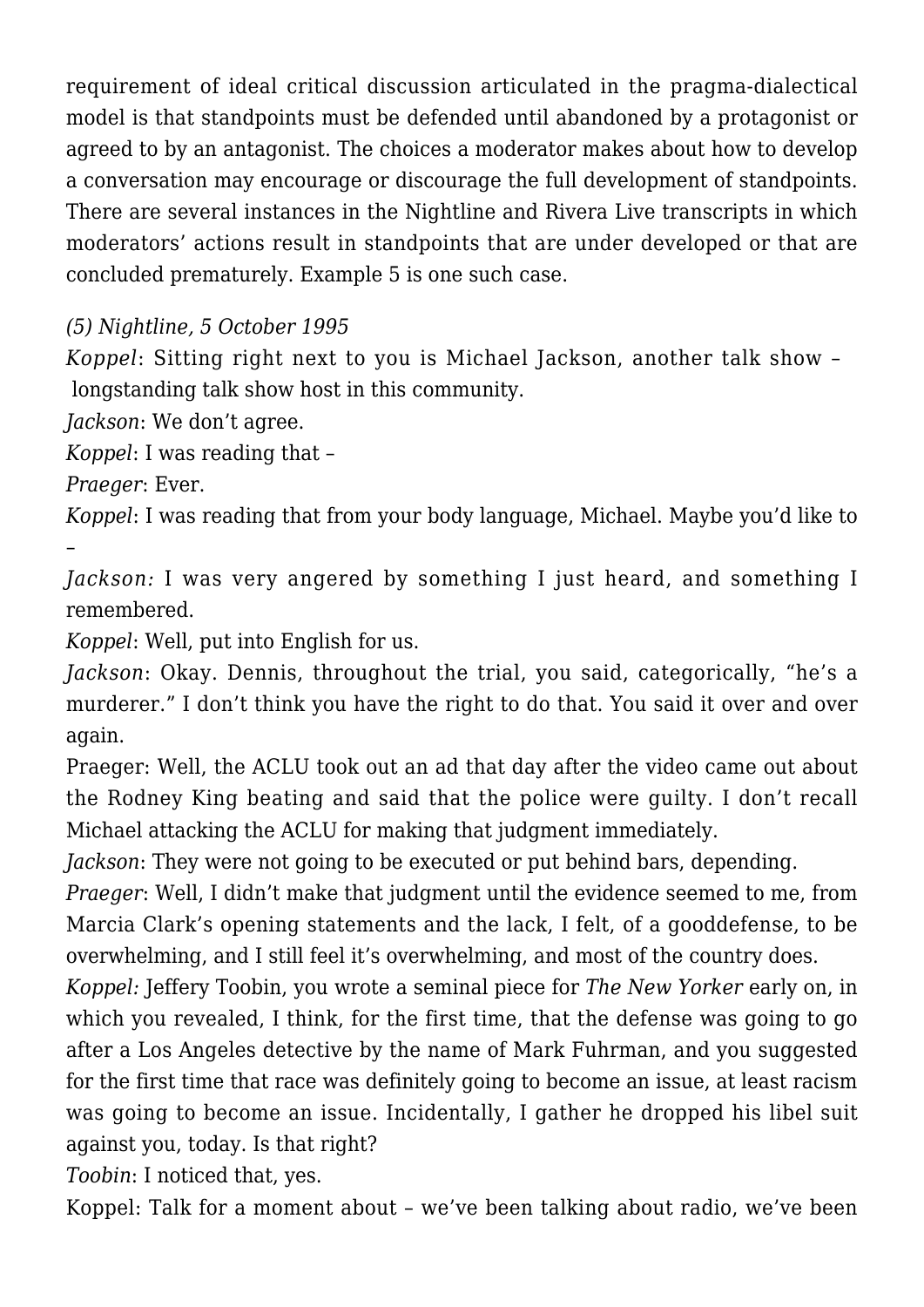talking about television. – talk about the print medium: newspapers, magazines.

In example 5, Jackson makes the argument that Praeger should not be making claims about the guilt of a man on trial. Praeger's first response is not a directly related to the standpoint Jackson has advanced. Instead, Praeger argues that Jackson didn't complain when the ACLU did something similar thing during the trial of the police officers who beat Rodney King. This tactic amounts to a variation of a *tu quo que* but is aimed at an organization Jackson identifies with instead of Jackson himself. Praeger later responds by providing arguments in support of his standpoint. Even then, Praeger's response only partially answers Jackson's objection. Praeger justifies why he could have come to the conclusion of Simpson's guilt but still does not answer the question of his right to express the opinion on the air. Praeger's response creates a disagreement space in which Jackson could offer counter argumentation. Rather than giving Jackson a chance to respond, however, Koppel moves to another participant and away from the current disagreement.

Koppel's move away from the development of the standpoint in example 5 is not a weakness in Koppel's ability to effectively moderate a discussion. There are several examples in the *Nightline* transcripts in which Koppel redirects the discussion when it begins to go off track or when Koppel directly asks for a participant to respond to a particular argument (see Aakhus, in press, for a discussion of the use of redirection by third-parties to manage impasse in disputes). Rivera also skillfully moderates the discussion in several instances in the *Rivera Live* transcript but on many occasions cuts off the development of an argument by changing topics, speakers, or moving to a commercial break.

The fact that standpoints often fail to develop completely can best be understood as the result of strategic choices made by the discussion moderators for balancing the competing demands underlying televised town meetings. Koppel and Rivera do not always allow protagonists and antagonists the opportunity to fully develop and defend their standpoints. In doing this, they draw differentially upon the resources available to them in the different ideals for participation: open discussion, rational planning, and entertainment. They could use any of these ideals to explain the efficacy and appropriateness of their actions. For instance, the entertainment ideal could be used to point out the practical realities of commercial television programming and the real "needs" and "interests" of the audience. By explaining the need for gathering the largest possible audience in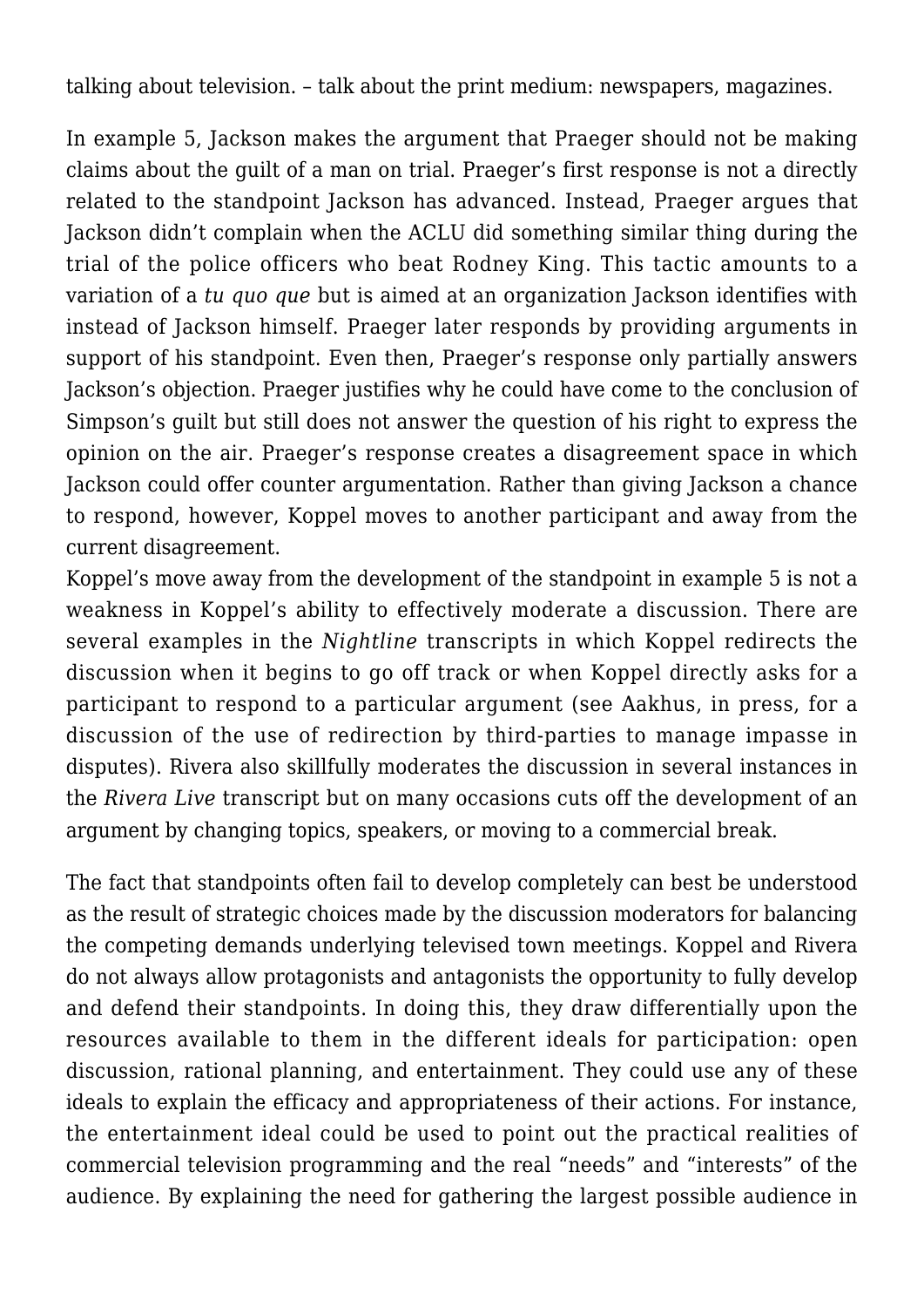securing the success and profitability of their programs, Koppel and Rivera might justify interrupting argumentation because they must go to a commercial advertisement to pay for the air time that makes the event possible. They might also appeal to the limitations of the audience to justify their actions. For example, television audiences tend to have short attention spans and drawn out discussions of single issues are not entertaining enough to attract and hold an audience's attention. The many ways in which the critical discussion is circumscribed can be justified by one of the competing ideals embedded in the structure of the format itself. Movement to new issues, speakers, and new controversies can prevent well developed debate. However, allowing arguments to develop to conclusion may discourage public participation through boredom, may limit the number of issues that are exposed to critical public inquiry, or may contribute to public confusion or misunderstanding by bogging down non-expert viewers in esoteric detail. For example, Koppel's termination of the argument begun by Jackson and Praeger could be reconstructed as a skillful redirection of format resources (e.g., time, participant expertise, etc.) to issues more germane to Koppel's vision of issue significance.

#### *5. Conclusions*

The purpose of our essay was to illuminate the ways in which competing situational resources are emphasized by discussion moderators in the structuring of deliberative discussion in the public sphere. Specifically, we examined televised town meetings as examples of moderated discussions characterized by competing demands and resources for discussion. In examining town meetings we see how moderators moves encourage different kinds of participation among participants and how those moves highlight different conceptualizations of appropriate participation in response to the competing demands and the resources available to the moderators. We also see that the resources moderators draw upon and emphasize have consequences for the content and the direction of the talk produced in the mediated even. Further, the examples discussed here reveal that rational planning and entertainment tend to be privileged over open participation. The underlying competition among the ideals for public deliberation become explicit when moderators struggle in keeping their choices among these ideals from becoming apparent or even an issue in the discussion itself. Our analysis of televised town meetings enlighten our understanding of the pragmadialectical approach to argumentation and our understanding of argumentation in the public sphere.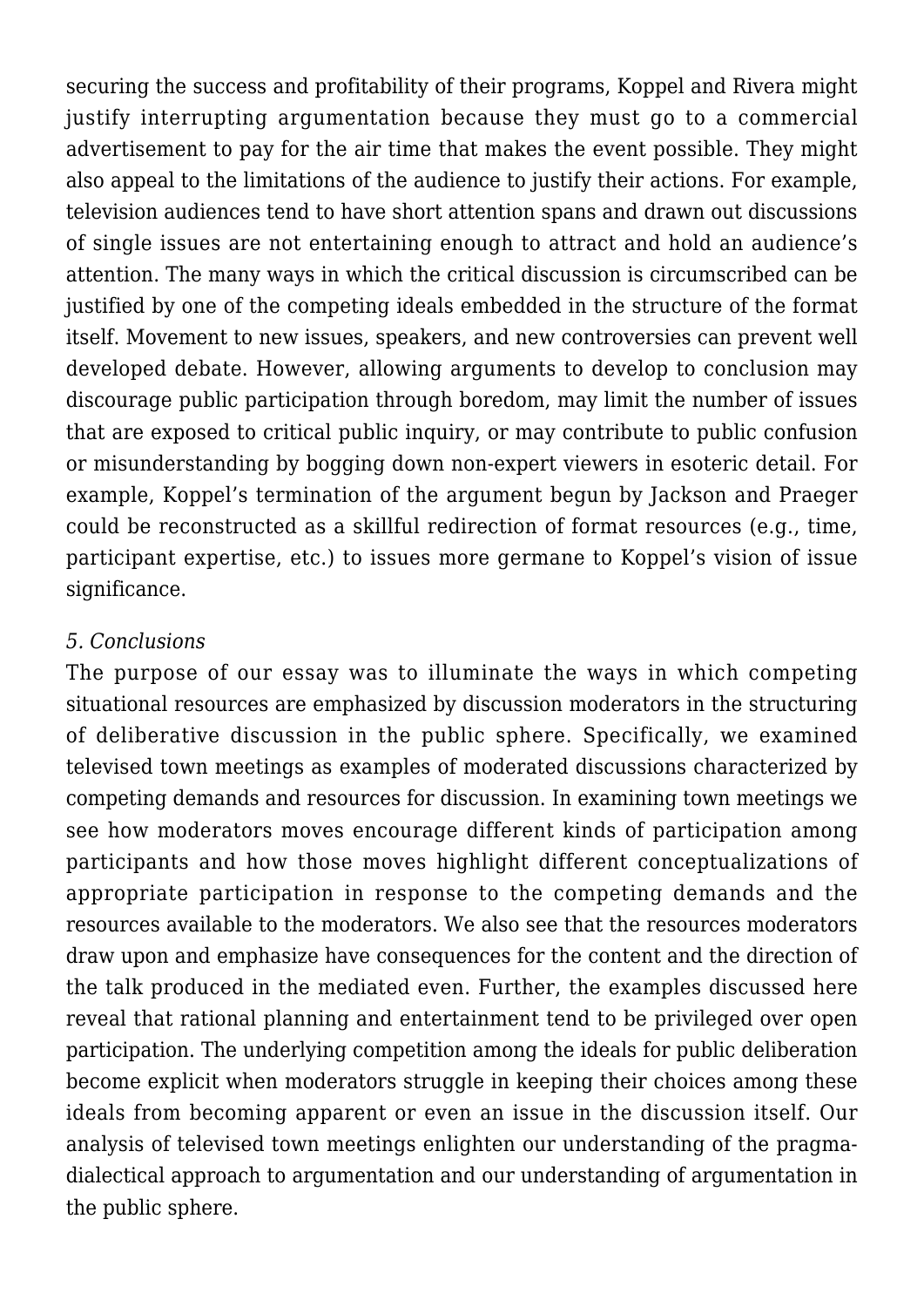This essay contributes to our understanding of the pragma-dialectical approach to argumentation reconstruction and analysis. Our analysis shows the utility of the pragma-dialectical approach in uncovering the role third parties play in the structure of argumentative dialogue which is often invisible in more traditional theoretical approaches of argumentation analysis (see Aakhus, in press). Pragmadialectical reconstruction illuminates how the conversational moves of town meeting moderators deal with both the practical aspects of managing the event and also with how the formulation of those moves can be justified by alternate ideals of participation – even if the ideal is not critical discussion (see Aakhus, 2000; ).

Postman (1985) and others (e.g., Goodnight, 1982) assert that the monopolization of public dialogue by mass media and technical elites has resulted in the decline of the quality of argumentation in the public sphere. One implication of our analysis is that the shape of discourse in the public sphere is the result of choices among competing possibilities for the design of mediated communication forums. In the televised town meetings we can see how procedural aspects of deliberation influence the conduct of deliberation. So, while it might be easy to say that the quality of deliberation is due to economic, psychological, or sociological factors, we have shown here that deliberation is given a particular shape by the competing requirements of conducting argumentation in a mass media discussion space. Different choices, for example giving the mass media argumentation to non-expert participants, will have difference consequences that may or may not move us closer to ideal argumentation practices (see Croy, 1995; Willard, 1990).

#### REFERENCES

Aakhus, M. (2000). Constituting deliberation as "buy-in" through GDSS design and implantation. *The electronic journal of communication/La revue electronique de communication*, 10. Available: www.cios.org/www/ejc/v10n1200.htm Aakhus, M. (in press). Neither naïve nor critical reconstruction: Dispute mediators, impasse, and the design of argumentation. *Argumentation*.

Cose, E. (1995, October 16). The silly season. *Newsweek*, 63-65.

Croy, T. (1995). Deliberation, civic discourse, and dialogue in the public sphere. In: F.H. van Eemeren, R. Grootendorst, J.A. Blair, and C.A Willard (eds.) *Special fields and cases: Proceedings of the third ISSA conference on Argumentation* (pp. 345-355). Amsterdam: Sic Sat.

van Eemeren, F. H. & Grootendorst, R. (1992). *Argumentation, communication, and fallacies: A pragma-dialectical perspective.* Hillsdale, NJ: Lawrence Erlbaum